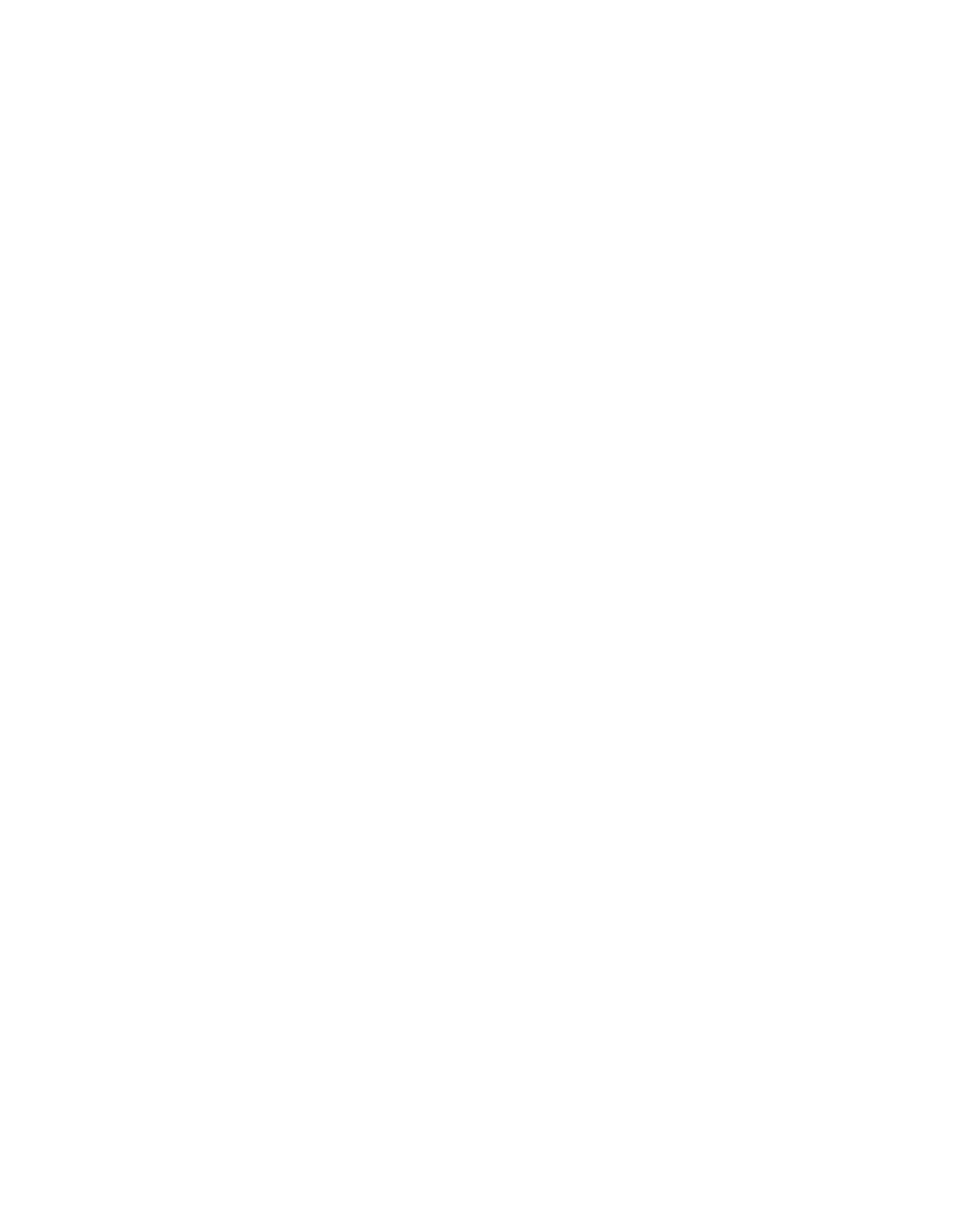# Tmax molded case circuit-breakers Dimensions T1 1p series

Overall dimensions T1 1 pole



Drilling template for support sheet



- **1** Depth of the switchboard in the case of circuit breaker with face not extending from the compartment door, with or without flange
- **2** Depth of the switchboard in the case of circuit breaker with face extending from the compartment door, without flange
- **5** Insulating plate